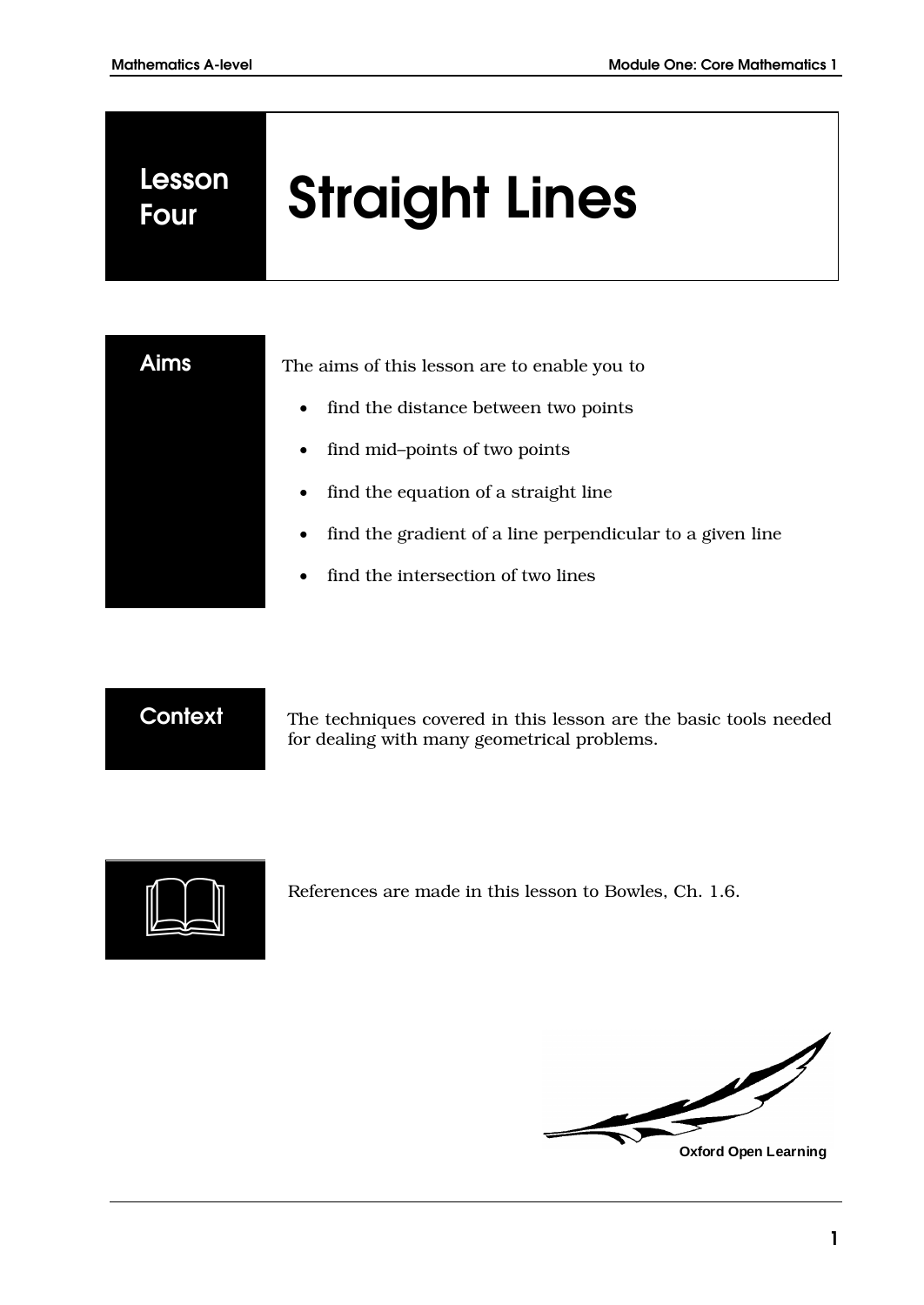#### **The Distance between Two Points**

The distance between two points can be found by applying Pythagoras' Theorem.

**Example 1** 

Find the distance between the points (1,2) and (5,5).



**Figure 1**

In going from (1,2) to (5,5), the *x*-coordinate increases by 4 and the *y*-coordinate increases by 3.

The distance between the two points is therefore  $\sqrt{4^2 + 3^2} = 5$ .

#### **Example 2**

Find the distance between the points  $(4,-2)$  and  $(-8,-7)$ 

Because we are only interested in the square of the difference between the *x*-coordinates (and similarly for the *y*-coordinates), it doesn't matter whether we calculate the distance as

$$
\sqrt{(4 - [-8])^2 + (-2 - [-7])^2}
$$
  
or 
$$
\sqrt{(-8 - 4)^2 + (-7 - [-2])^2}
$$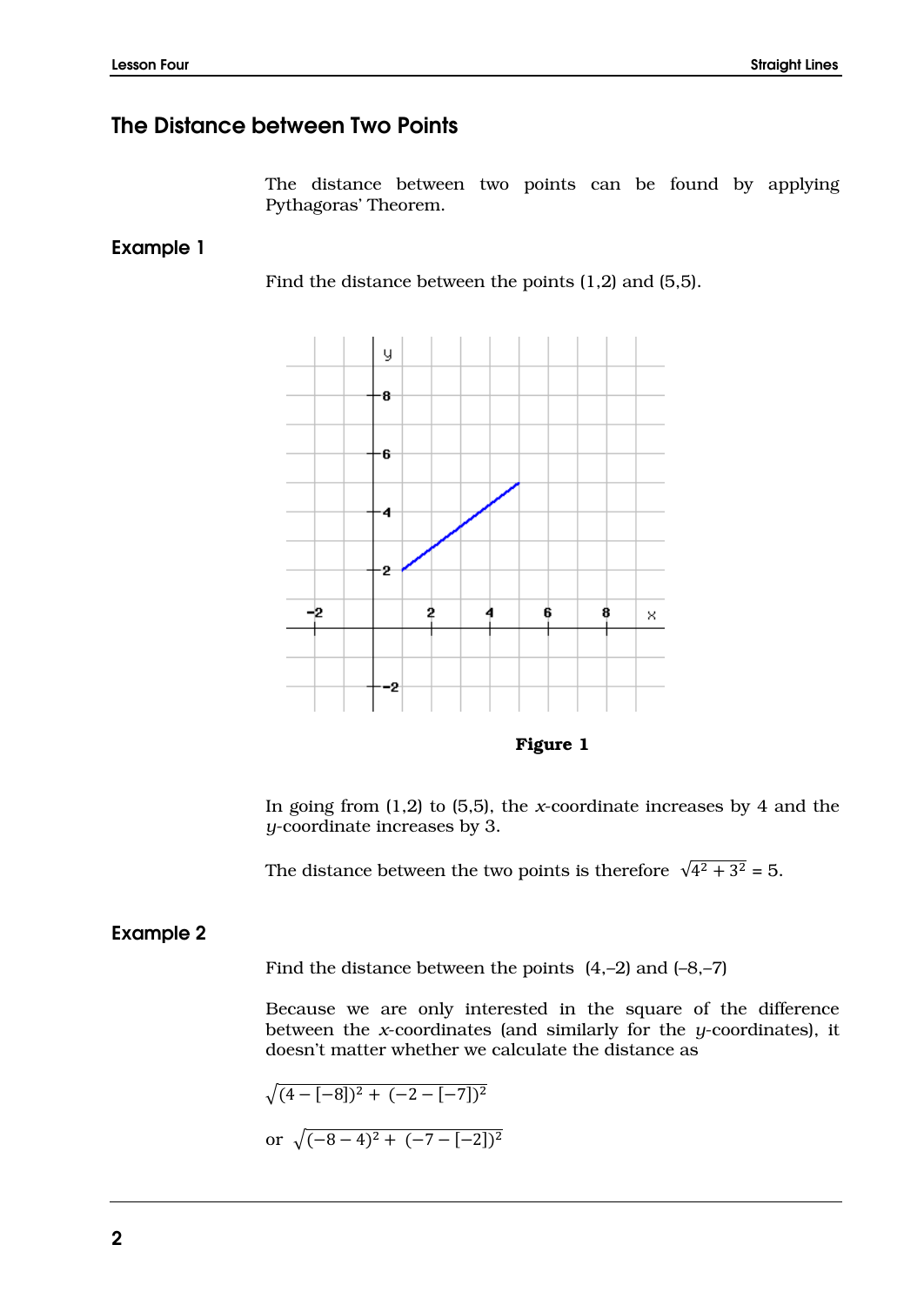or even 
$$
\sqrt{(-8-4)^2 + (-2-(-7))^2}
$$

In each case the answer is  $\sqrt{12^2 + 5^2} = 13$ 

#### **Mid–points**

Considering the points (1,2) and (5,5) again, suppose that we are now interested in the point halfway between them. Technically this is described as 'the mid–point of the line segment joining the points  $(1,2)$  and  $(5,5)$ . (The 'line segment' starts at  $(1,2)$  and ends at  $(5,5)$ .)

In the diagram below,  $B'$  is the required mid-point, so that  $AB'$  is half of AB.



**Figure 2**

Now consider the triangles ABC and  $AB'C'$ . These both have the same angles, and they are referred to as 'similar triangles'. This means that their sides are in the same proportion. So, if AB' is half of AB, it follows that  $AC'$  is half of AC and that  $B'C'$  is half of BC.

This makes it possible to work out the coordinates of  $B'$ :

As  $C'$  is halfway between A and C, the  $x$  coordinate of  $B'$  is the average of 1 and 5 (the *x*-coordinates of A and C); i.e.  $\frac{1}{2}$  (1 + 5) = 3

And, in the same way, as the  $y$ -coordinate of  $B'$  is halfway between the *y*-coordinates of C and B, the *y*-coordinate of  $B'$  is the average of 2 and 5; i.e.  $\frac{1}{2}$  (2 + 5) = 3.5

#### **Example 3**

Find the mid–point of the line segment joining the points (–5,4) and  $(-2,-4)$ .

This can be found without even considering the relative positions of the two points, since all we need to do is find the average of the two *x*-coordinates and the average of the two *y*-coordinates.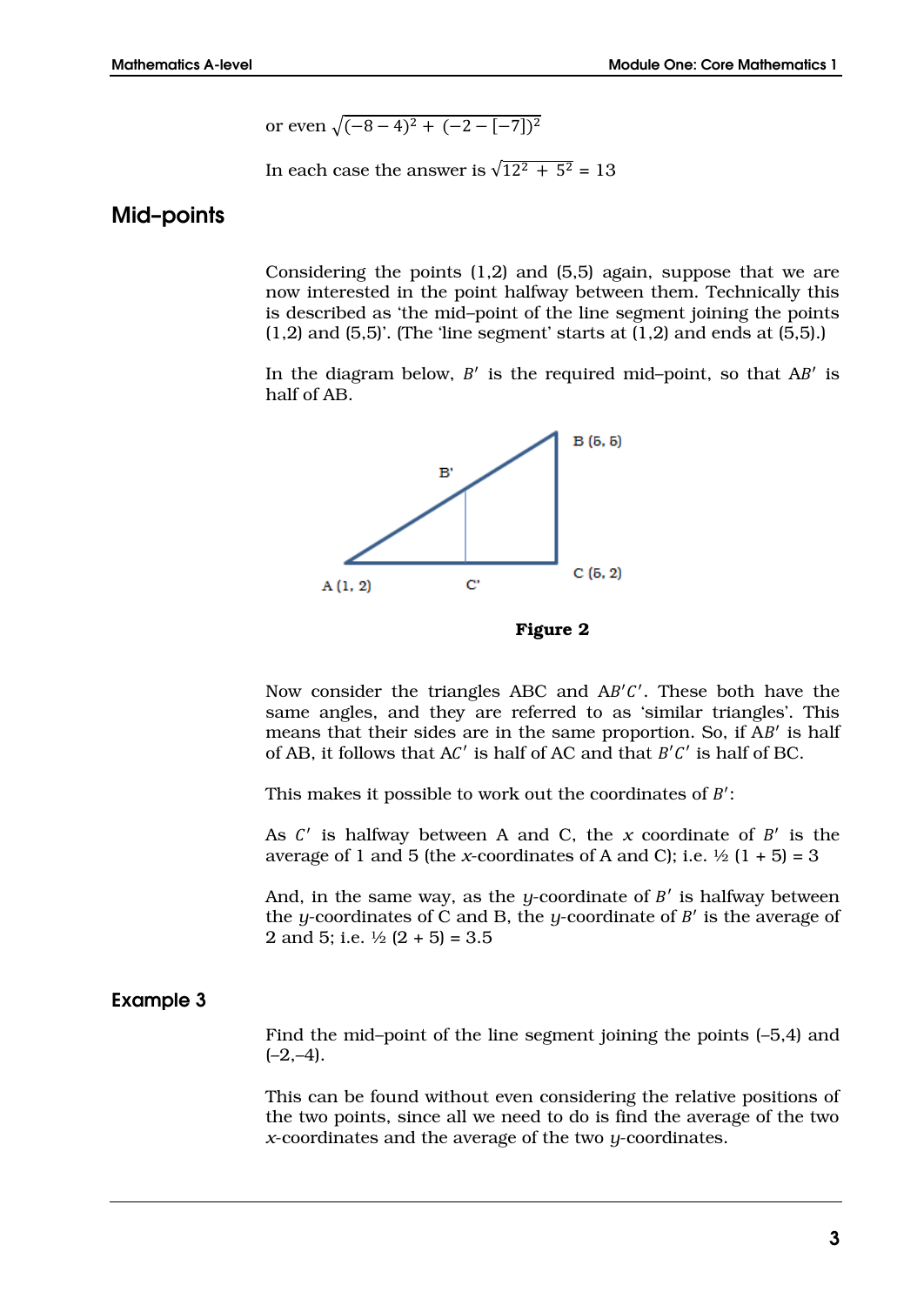|                   | The mid-point is thus $(\frac{1}{2}(-5 + [-2]), \frac{1}{2}(4 + [-4]) = (-3.5, 0)$                                                    |  |
|-------------------|---------------------------------------------------------------------------------------------------------------------------------------|--|
| <b>Example 4</b>  |                                                                                                                                       |  |
|                   | If M is the mid-point of the line segment PQ, where P is the point<br>$(2,3)$ and M is the point $(4,8)$ , find the coordinates of Q. |  |
|                   | Let the coordinates of $Q$ be $(a,b)$ .                                                                                               |  |
|                   | Then $\frac{1}{2}$ (2 + a) = 4 and $\frac{1}{2}$ (3 + b) = 8.                                                                         |  |
|                   | This gives $a = 6$ and $b = 13$ , so that the coordinates of Q are (6,13).                                                            |  |
|                   |                                                                                                                                       |  |
| <b>Activity 1</b> | Find the distances between the following pairs of points, and<br>also the mid-points of the line segments joining them.               |  |
|                   | (i) $(1,3)$ and $(7,11)$                                                                                                              |  |
|                   | (ii) $(2,5)$ and $(5,10)$                                                                                                             |  |
|                   | (iii) $(3,-1)$ and $(-2,4)$                                                                                                           |  |
|                   | (iv) $(-4,-6)$ and $(7,-12)$                                                                                                          |  |
|                   |                                                                                                                                       |  |

# **The Gradient of a Straight Line**

The gradient of a line refers to its slope, which can be defined as

```
distance up
distance along
```
where it is assumed that we are moving from left to right (so that *x* is increasing).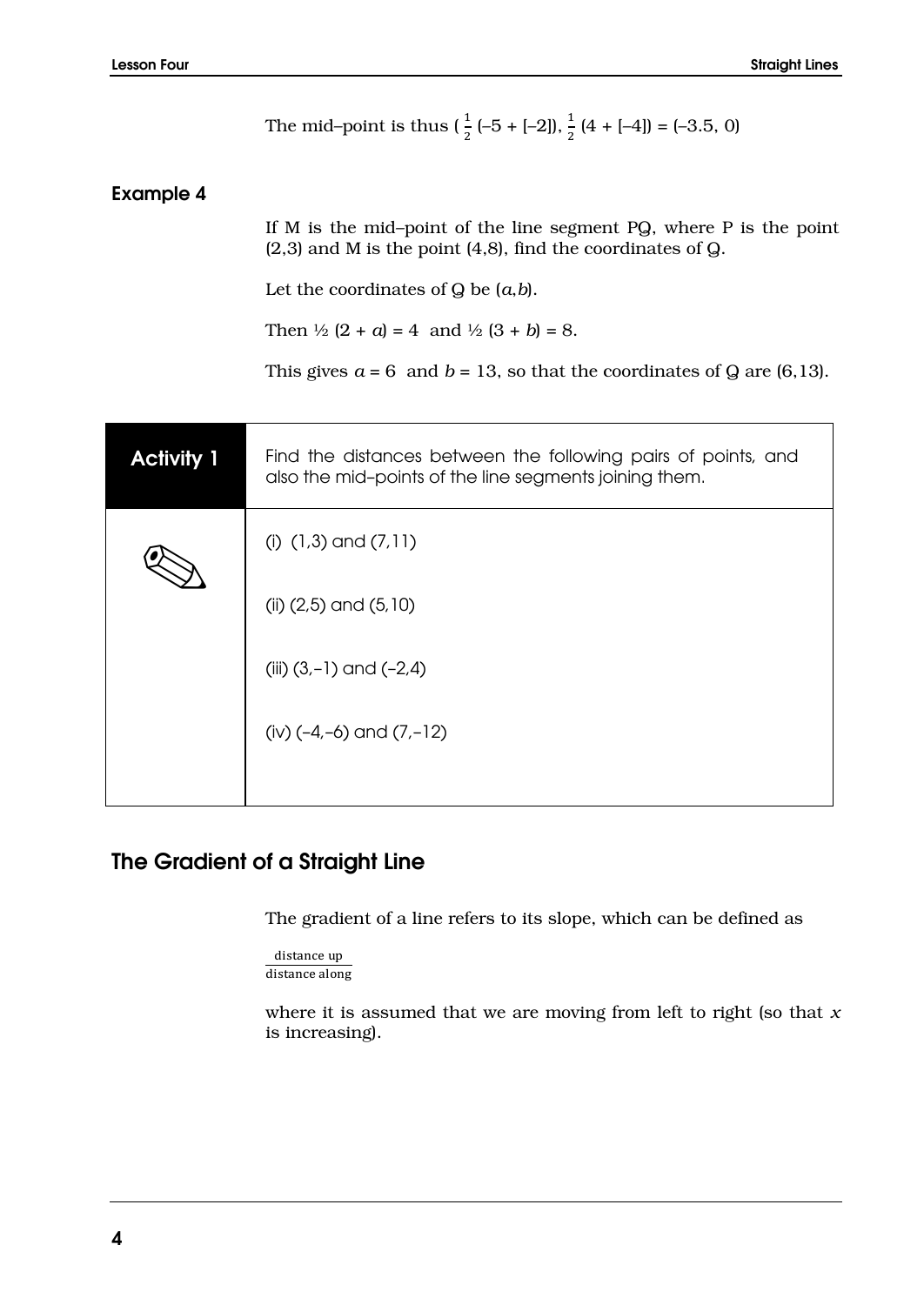

**Figure 3**

To work out the gradient of the above line, we can start at any point on the line – for example,  $(1,1)$ . We can then move along by any convenient amount in the *x* direction. In this example, it is simplest to go along just 1, giving:

 $\frac{\text{distance up}}{\text{distance along}} = \frac{3}{1}$  $\frac{3}{1}$  = 3

Had we been so inclined we could have started at (0,–2) and gone along 2, and obtained

 $\frac{\text{distance up}}{\text{distance along}} = \frac{6}{2}$  $\frac{8}{2}$  = 3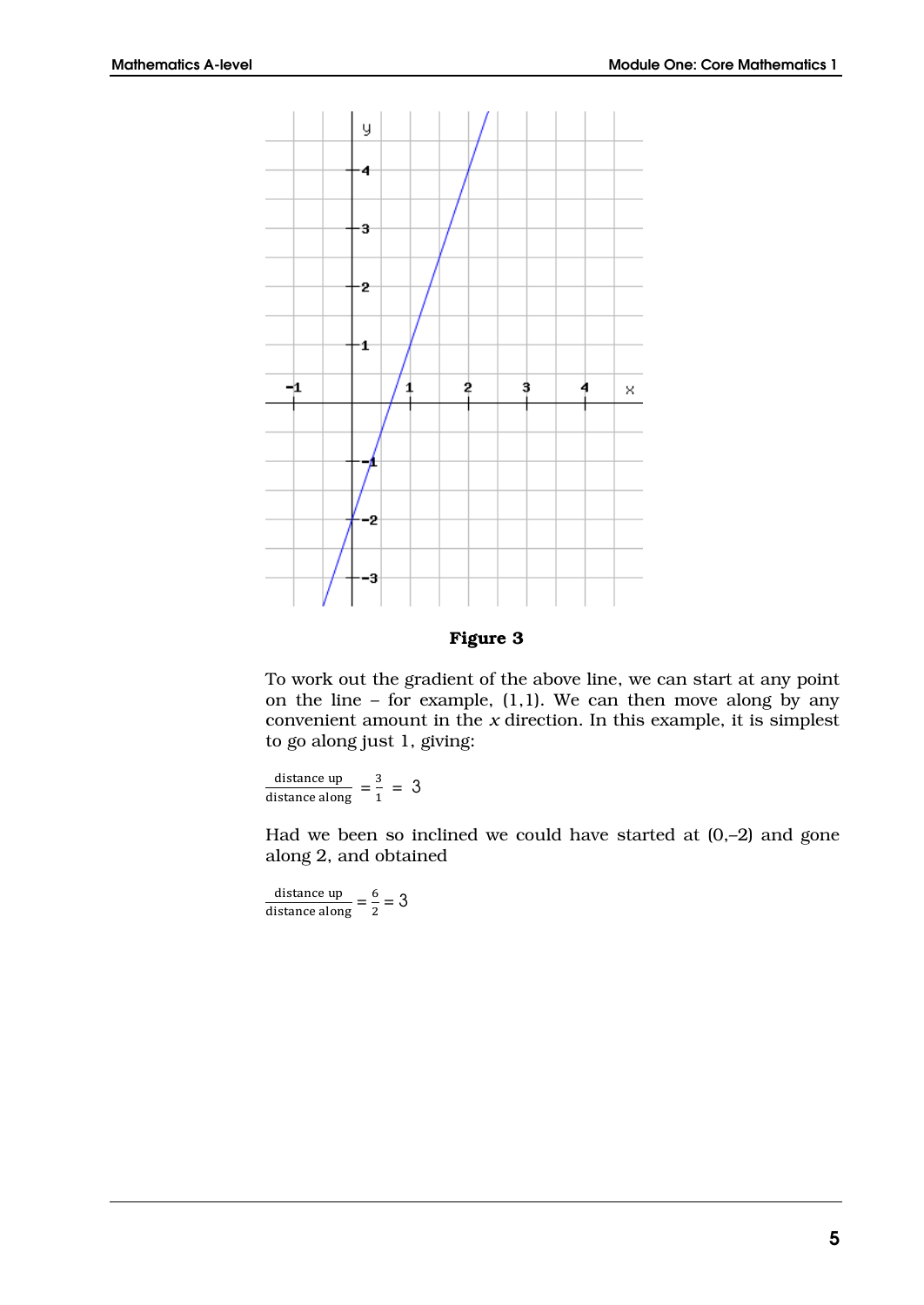#### **Example 5**



Find the gradient of the line shown below:

**Figure 4**

We could start at (0,1), for example, and go along 2, but as the line slopes downwards the 'distance up' is now negative.

So the gradient =  $\frac{-3}{2}$ 

#### **The Equation of a Straight Line – Part 1**

Unless a straight line is vertical, it is the graph of a function of *x* (see Lesson One): for every value of *x* there will be a single corresponding value of *y*.

By the expression 'equation of a straight line' we mean this function, an example of which would be  $y = 2x + 1$ , which is shown below, in Figure 5.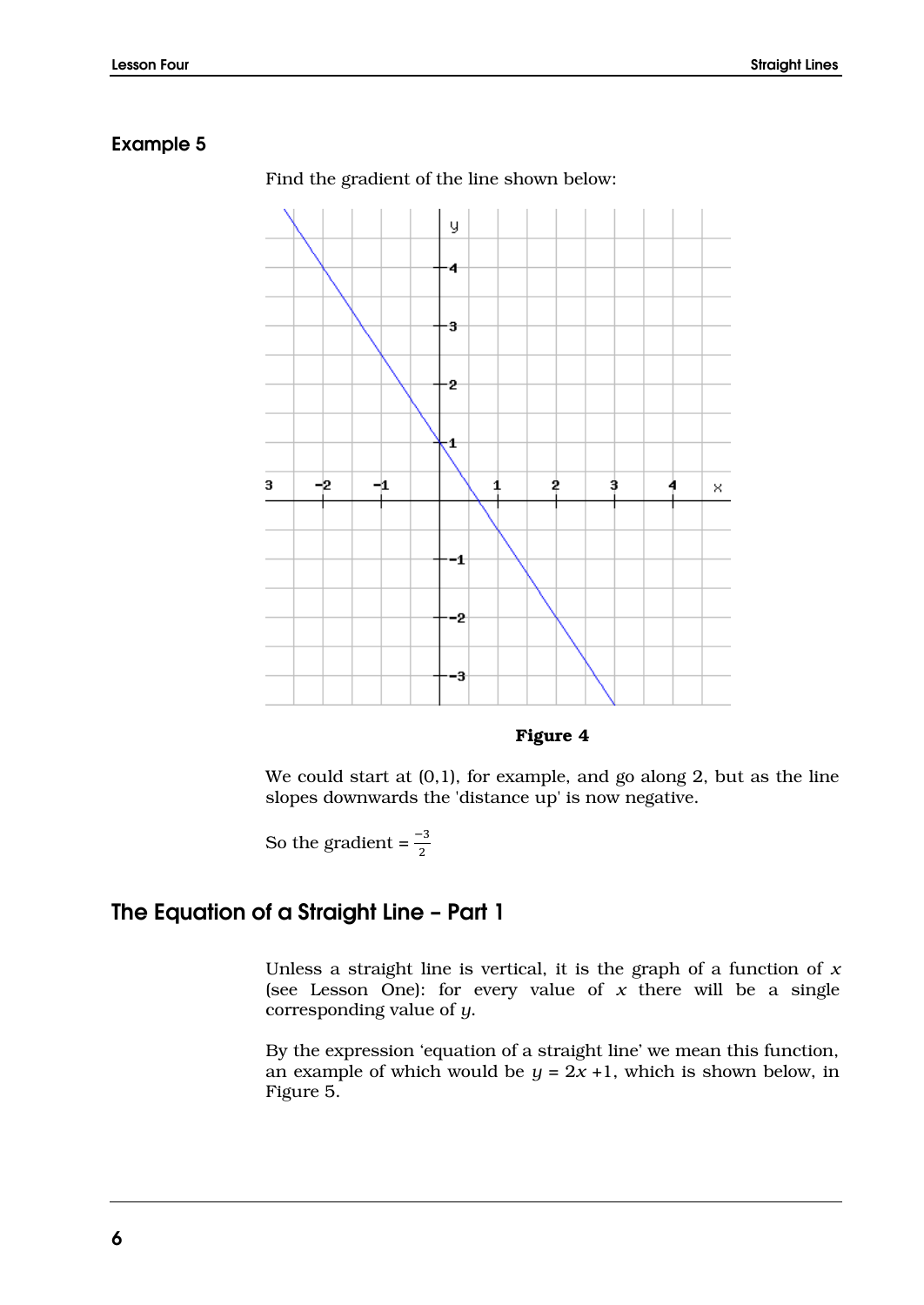

**Figure 5**:  $y = 2x + 1$ 

**Note 1**: Strictly speaking, we should talk about a 'straight line function', rather than 'equation'. However the terminology is too well established for it to be changed.

**Note 2**: A 'straight line' is often just referred to as a 'line'. If the line wasn't straight it would be referred to as a 'curve'.

We can make a couple of observations about the line  $y = 2x + 1$ . First of all, if  $x = 0$  then  $y = 1$ , and the line crosses the *y*–axis when  $y = 1$ .

Also, as we increase  $x$  by 1,  $y$  increases by 2. In other words, the gradient of the line is 2.

In general, a line of the form  $y = mx + c$  can be described as having a '*y*–intercept' of c and a gradient of m. (This may be familiar to you from GCSE.)

Equations of lines need not be given in the form  $y = mx + c$ :

#### **Example 6**

Find the gradient and *y*–intercept of the line  $2x + 3y + 4 = 0$ .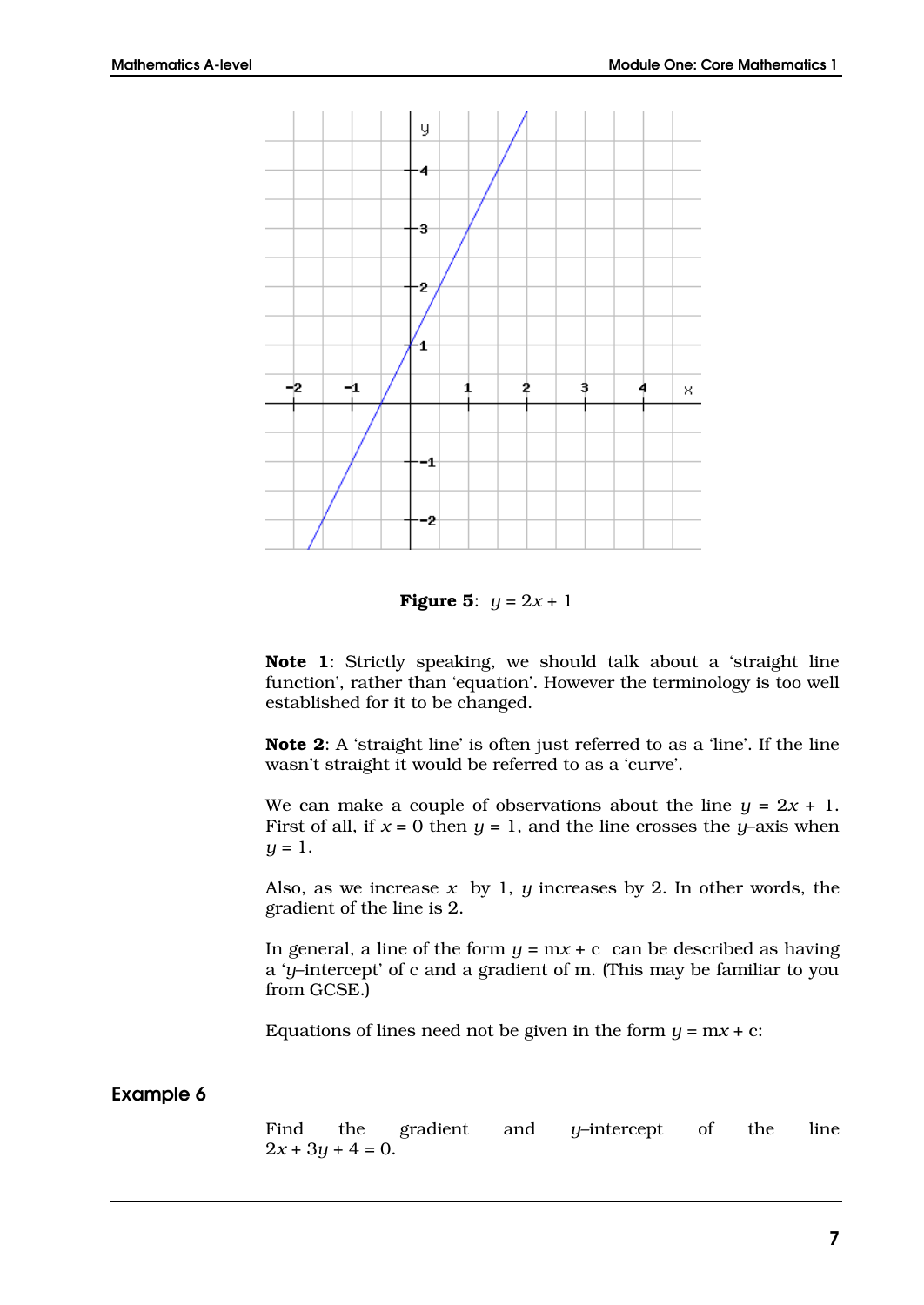Rearranging, we have 
$$
3y = -2x - 4
$$
 and  $y = -\frac{2}{3}x - \frac{4}{3}$ 

Whilst the form  $2x + 3y + 4 = 0$  is neater, the  $y = mx + c$  form tells us that the gradient is  $-\frac{2}{3}$  $\frac{2}{3}$  and that the *y*-intercept is  $-\frac{4}{3}$  $rac{4}{3}$ . This is confirmed by the graph of the line (shown below in figure 6), which slopes downwards. Note that a gradient of –1 would mean a downwards slope of  $45^{\circ}$ , and our line has a downwards slope of less than  $45^\circ$ .



**Figure 6:**  $2x + 3y + 4 = 0$ 

At A-level you are encouraged to sketch graphs based on their important features, such as gradients and where the graph crosses the *x* and *y*–axes.

In the above example, an alternative to rearranging the equation in order to find its gradient is to note the following: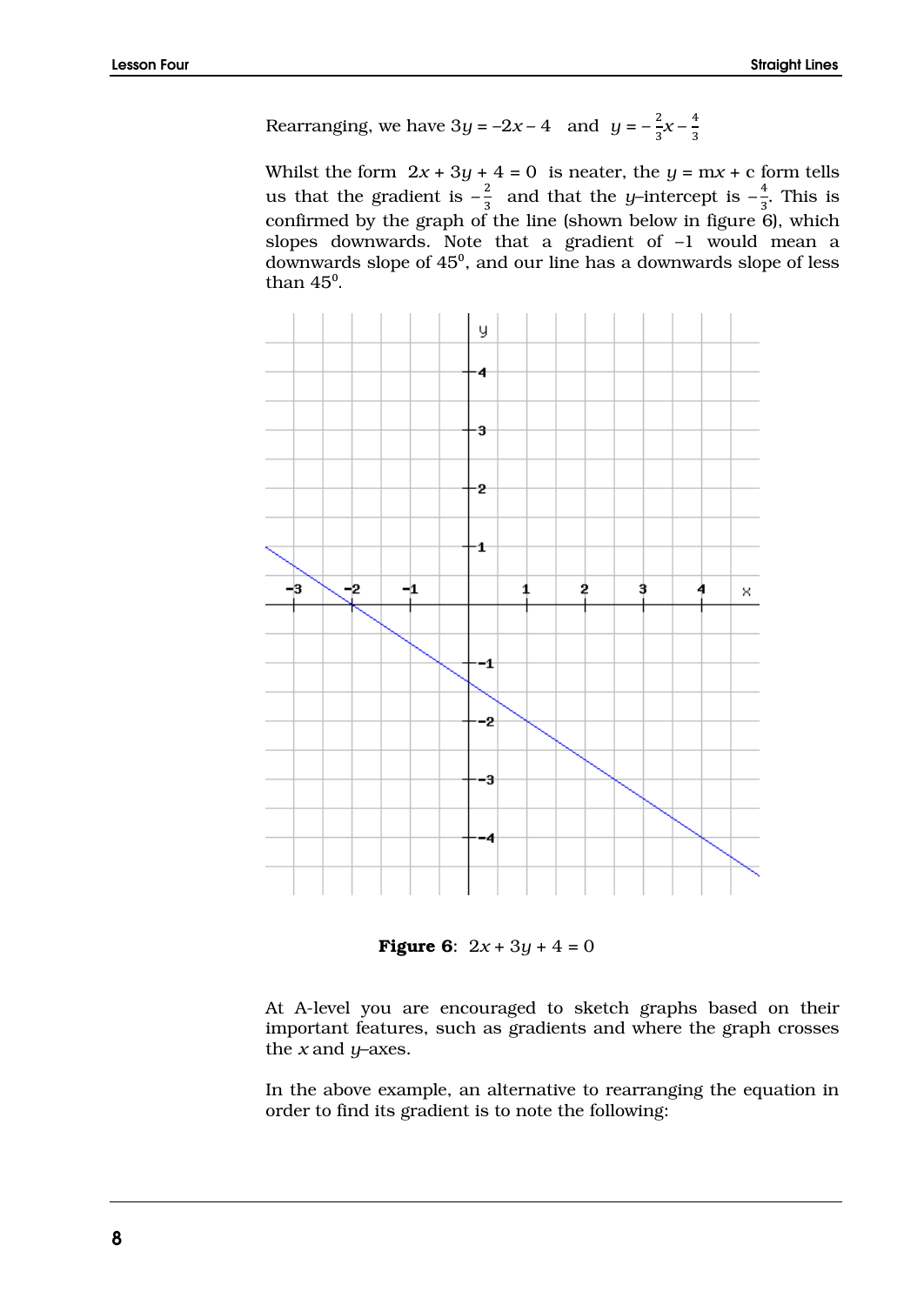When  $x = 0$ ,  $2x + 3y + 4 = 0$  becomes  $3y + 4 = 0$ , which gives  $y = -\frac{4}{3}$  $\frac{4}{3}$ . This is the *y*–intercept.

Then, when  $y = 0$ ,  $2x + 3y + 4 = 0$  becomes  $2x + 4 = 0$ , which gives  $x = -2$ . This can be termed the *x*–intercept.

Plotting the two points  $(0,-\frac{4}{3})$  $\frac{4}{3}$ ) and (-2,0) enables the graph to be drawn.

| <b>Activity 2</b> | Draw the graphs of the following lines by finding the x and<br>y-intercepts. Then rearrange the equations into the form<br>$y = mx + c$ and check that the gradient (m) agrees with the<br>graph. |
|-------------------|---------------------------------------------------------------------------------------------------------------------------------------------------------------------------------------------------|
|                   | (i) $4x + 2y - 1 = 0$<br>(ii) $5 = 3x + 4y$<br>(iii) $x = 3 - 2y$                                                                                                                                 |

#### **The Gradients of Parallel and Perpendicular Lines**

By definition, lines that are parallel have the same slope and therefore have the same gradient.

Horizontal and vertical lines need to be considered separately:

For example, the line  $y = 2$  could be written as  $y = 0x + 2$ . In this form, it is clear that it has a gradient of 0 (the line goes up 0, for every 1 across) and is therefore horizontal.

However, the line  $x = 2$  is different, and cannot be written in the form  $y = mx + c$ .

By comparing it with the line  $y = 2$ , however, we can see that  $x = 2$ is a vertical line, with infinite gradient.

A useful result can be found connecting the gradients of perpendicular lines (i.e. lines that are at right angles to one another).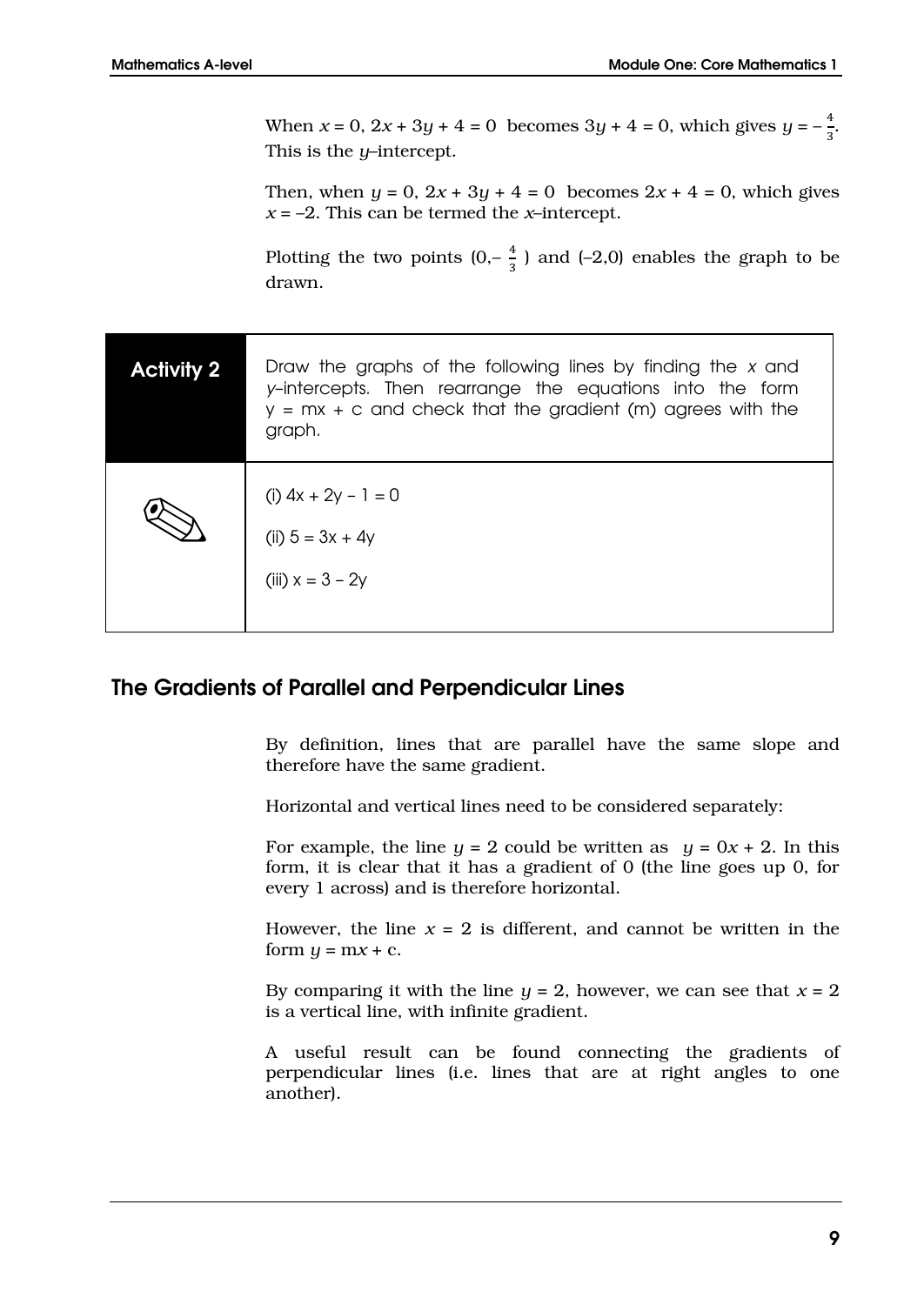Consider for example the line  $y = 2x$ . This has a *y*–intercept of 0, and therefore passes through the point (0,0). It is fairly easy to draw in a line perpendicular to it, as shown below in figure 7.

Whereas the line  $y = 2x$  goes up 2 for every 1 across, the perpendicular line goes down 1 for every 2 across. This can be expressed as going up  $-1$  for every 2 across, or up  $-\frac{1}{3}$  $rac{1}{2}$  for every 1 across. In other words, its gradient is  $-\frac{1}{3}$  $\frac{1}{2}$ .

This reasoning also applies to the line  $y = mx$ , and indicates that, in general, a perpendicular line has a gradient of  $-\frac{1}{\alpha}$  $\frac{1}{m}$ . (The same argument applies to a general line  $y = mx + c$ .

So, if two lines with gradients  $m_1$  and  $m_2$  are perpendicular, then

$$
m_2 = -\frac{1}{m_1}
$$
 or  $m_1 = -\frac{1}{m_2}$ 

or alternatively  $m_1 m_2 = -1$ 



**Figure 7:**  $y = 2x$  and  $y = -\frac{1}{2}$  $rac{1}{2}x$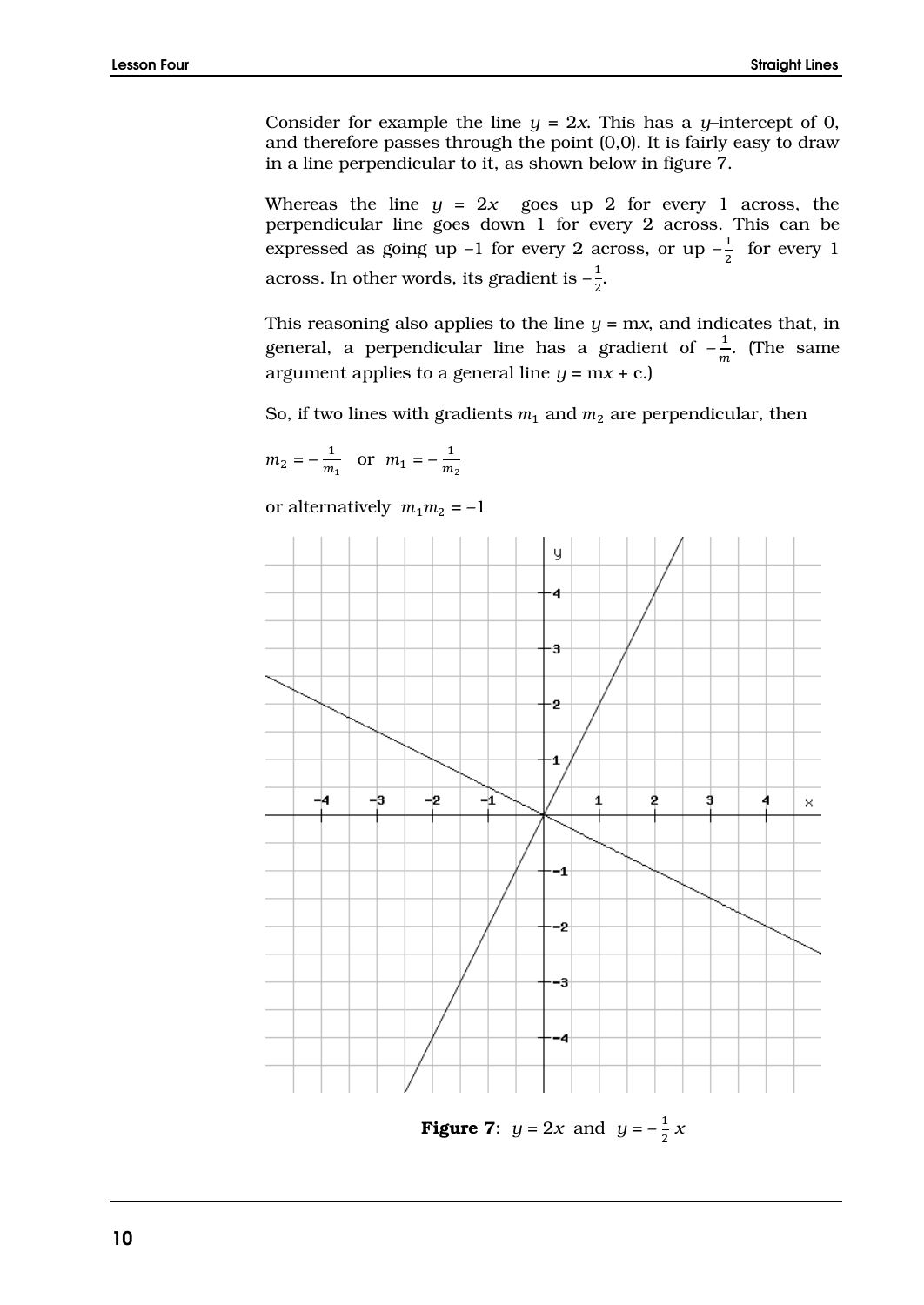| <b>Activity 3</b> | Which of the following lines are parallel to $x + 2y = 1$ , and which<br>are perpendicular to it? |
|-------------------|---------------------------------------------------------------------------------------------------|
|                   | (a) $y = 2x + 1$                                                                                  |
|                   | (b) $x + 2y = 3$                                                                                  |
|                   | (c) $2x + 4y = 5$                                                                                 |
|                   | (d) $2x + y = 1$                                                                                  |
|                   | (e) $3 + 4x - 2y = 0$                                                                             |

## **The Equation of a Straight Line – Part 2**

So far we have been able to construct the equation of a line from its gradient and the *y*-intercept, and vice-versa.

We have also used the equation of a line to find the points where it crosses the *x* and *y*-axes.

Another possibility is that we may be given two points on the line (which may or may not be the points where it crosses the *x* and *y*axes). We may then be interested in finding the gradient and the equation of the line.

Consider the example in figure 8. The line is known to pass through the points  $(2,3)$  and  $(4,9)$ . The point  $(x,y)$  could be anywhere on the line (it needn't be between the two given points).



**Figure 8**

Using the definition of the gradient as  $\frac{1}{\text{distance along}}$ , we can obtain two expressions for the gradient, *m*: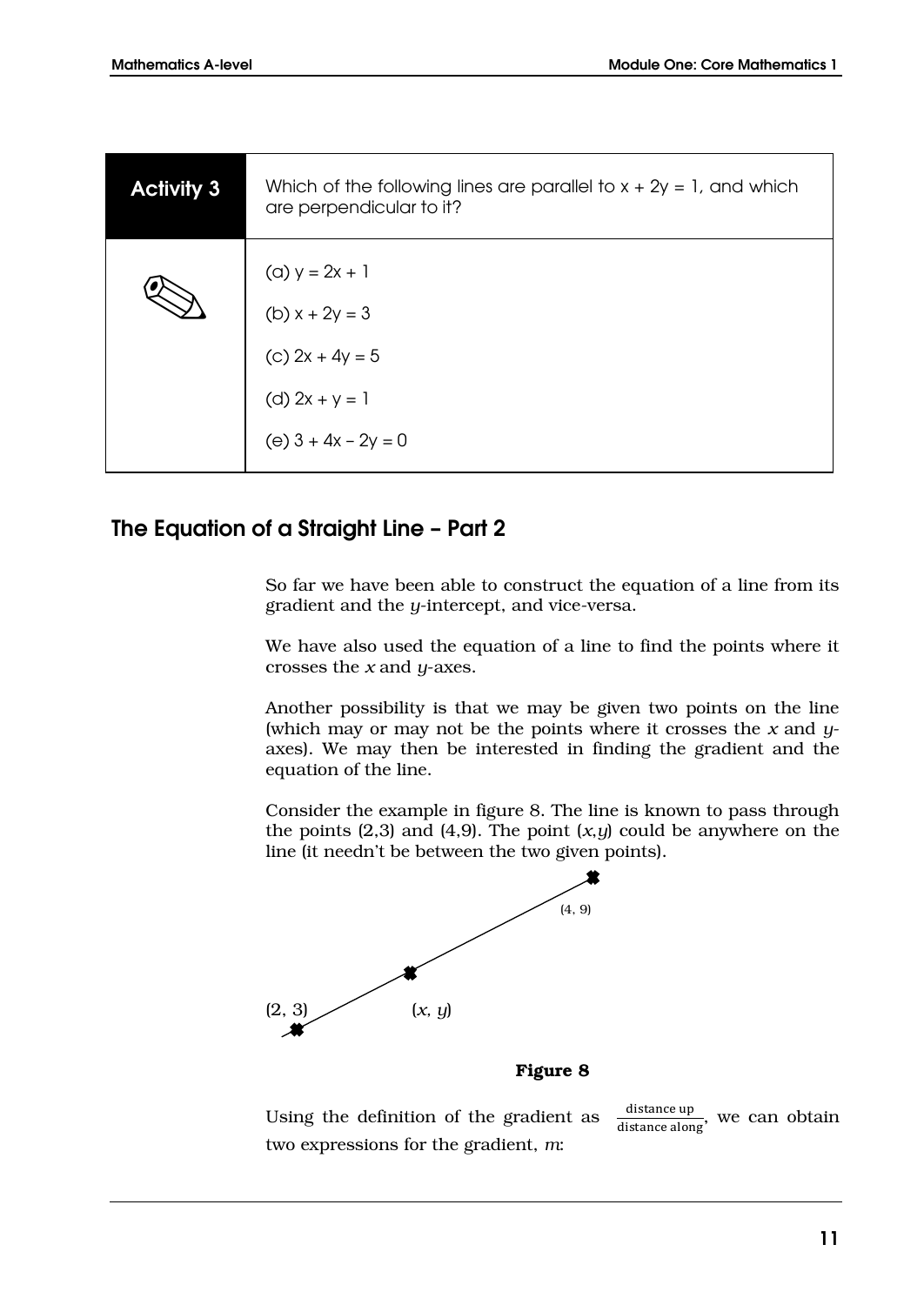$$
m = \frac{9-3}{4-2}
$$
 and  $m = \frac{y-3}{x-2}$  (alternatively, we could have used  $m = \frac{y-9}{x-4}$ )

So, if all we need to find is the gradient, then we have  $m = \frac{6}{3}$  $\frac{6}{2}$  = 3.

If we had been told that the gradient was 3 and just given the point (2,3), then we could write

$$
3 = \frac{y-3}{x-2}
$$
 so that  $y - 3 = 3(x-2)$  and  $y = 3x - 3$ 

Finally, if we are just given the two points (2,3) and (4,9), we have:

$$
\frac{9-3}{4-2} = \frac{y-3}{x-2}
$$
, which gives  $3 = \frac{y-3}{x-2}$  and  $y = 3x - 3$ , as before.

#### **Example 7**

Find the equation of the line passing through the points (2,–1) and  $(-3, 4)$ 

First of all, the gradient of the line is  $\frac{-1-4}{2-(-3)} = \frac{-5}{5}$  $\frac{1}{5}$  =  $-1$ 

**Note**: It doesn't matter which way round the points are. We could also have written

4−(−1)  $\frac{(-(-1))}{(-3-2)} = \frac{5}{-2}$  $\frac{5}{-5}$  = -1 (by changing the order of the points, we are just multiplying the top and bottom by  $-1$ ).

We then introduce *x* and *y* into the equation by finding another expression for the gradient.

We could, for example, use the point  $(2,-1)$  to give  $\frac{y-(-1)}{x-2}$  as the gradient.

So  $-1 = \frac{y - (-1)}{x - 2}$  and hence  $-x + 2 = y + 1$ , so that  $y = 1 - x$  (this is a slightly more elegant form than  $y = -x + 1$ .

Alternatively, we could have used the point (–3,4), to give  $-1 = \frac{y-4}{x-(-3)}$ 

and  $-x-3 = y-4$  and  $y = 1-x$  again.

#### **Example 8**

Find the equation of the line passing through the point (1,4) with gradient 2.

$$
\frac{y-4}{x-1} = 2
$$
, so that  $y - 4 = 2x - 2$  and  $y = 2x + 2$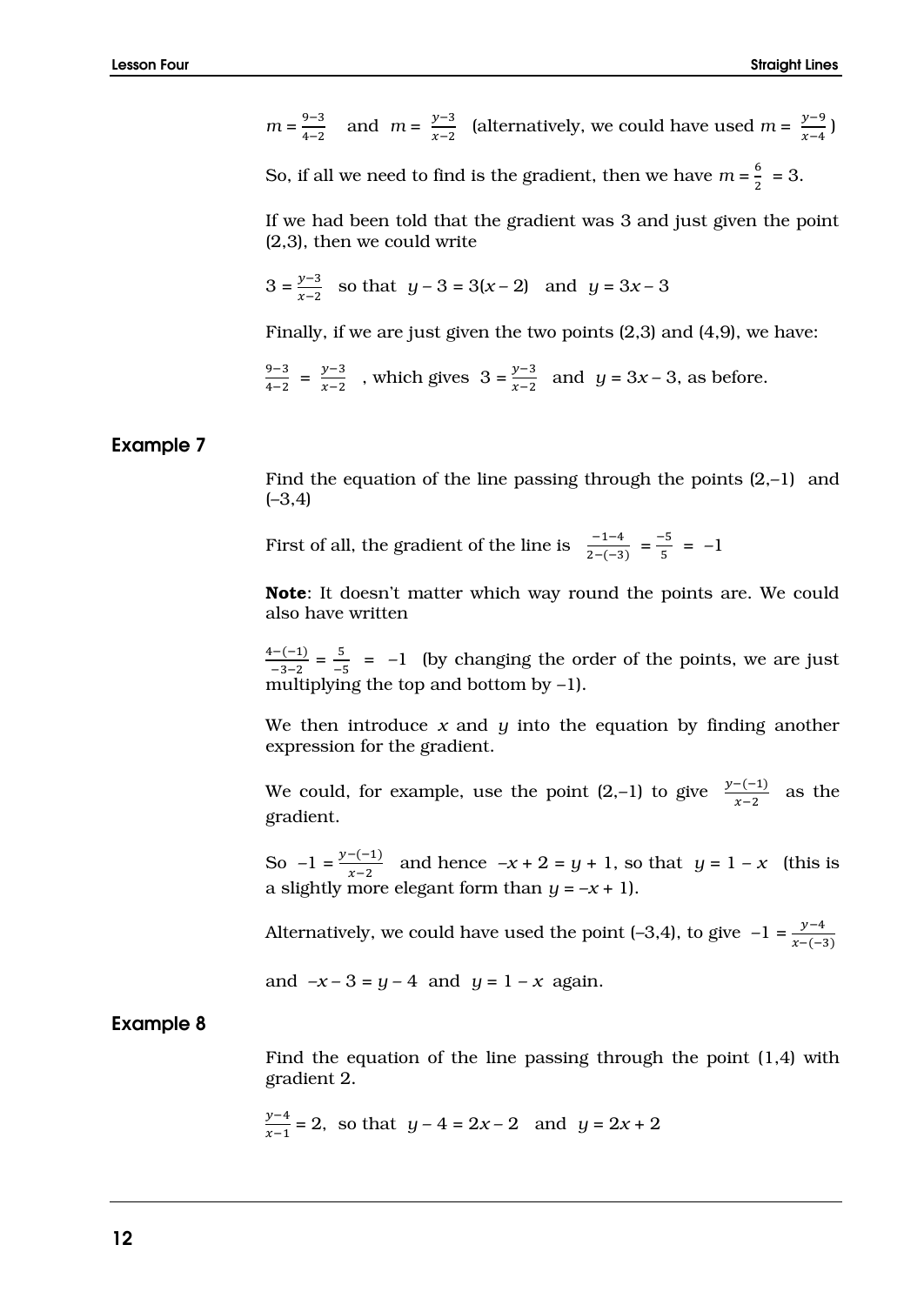An alternative method is as follows:

Let the line have equation  $y = 2x + c$ 

Then, as the point (1,4) has to satisfy the equation, we have  $4 = (2 \times 1) + c$ , which gives  $c = 2$ .

#### **Example 9**

Find the equation of the line passing through the point (0,2) with gradient 3.

Note that this can be written down straightaway as  $y = 3x + 2$ , since (0,2) is just the *y*–intercept.

However, the method of the previous examples is also valid, and we could write  $3 = \frac{y-2}{x-0}$ , which gives  $y = 3x + 2$  as well.

#### **Example 10**

Find the equation of the line passing through the points (0,1) and (4,0)

Equating two expressions for the gradient gives

 $y-1$  $\frac{y-1}{x-0} = \frac{1-0}{0-4}$  $\frac{1-0}{0-4} = \frac{1}{-4}$  $\frac{1}{-4}$ , so that  $y = 1 - \frac{x}{4}$ 4

It is a good idea to check that both the points  $(0,1)$  and  $(4,0)$  satisfy this equation:

$$
1 = 1 - \frac{0}{4}
$$
 and  $0 = 1 - \frac{4}{4}$ 

A general formula can be derived as follows. If the line passes through the points  $(x_1,y_1)$  and  $(x_2,y_2)$ , then equating the two expressions for the gradients gives

$$
\frac{y - y_1}{x - x_1} = \frac{y_2 - y_1}{x_2 - x_1} \quad \text{(A)}
$$

If we are told that the gradient is  $m$ , and that the point  $(x_1,y_1)$  lies on the line, then (A) becomes:

 $y-y_1$  $\frac{y-y_1}{x-x_1}$  = *m*, which can also be written as  $y-y_1 = m(x-x_1)$ .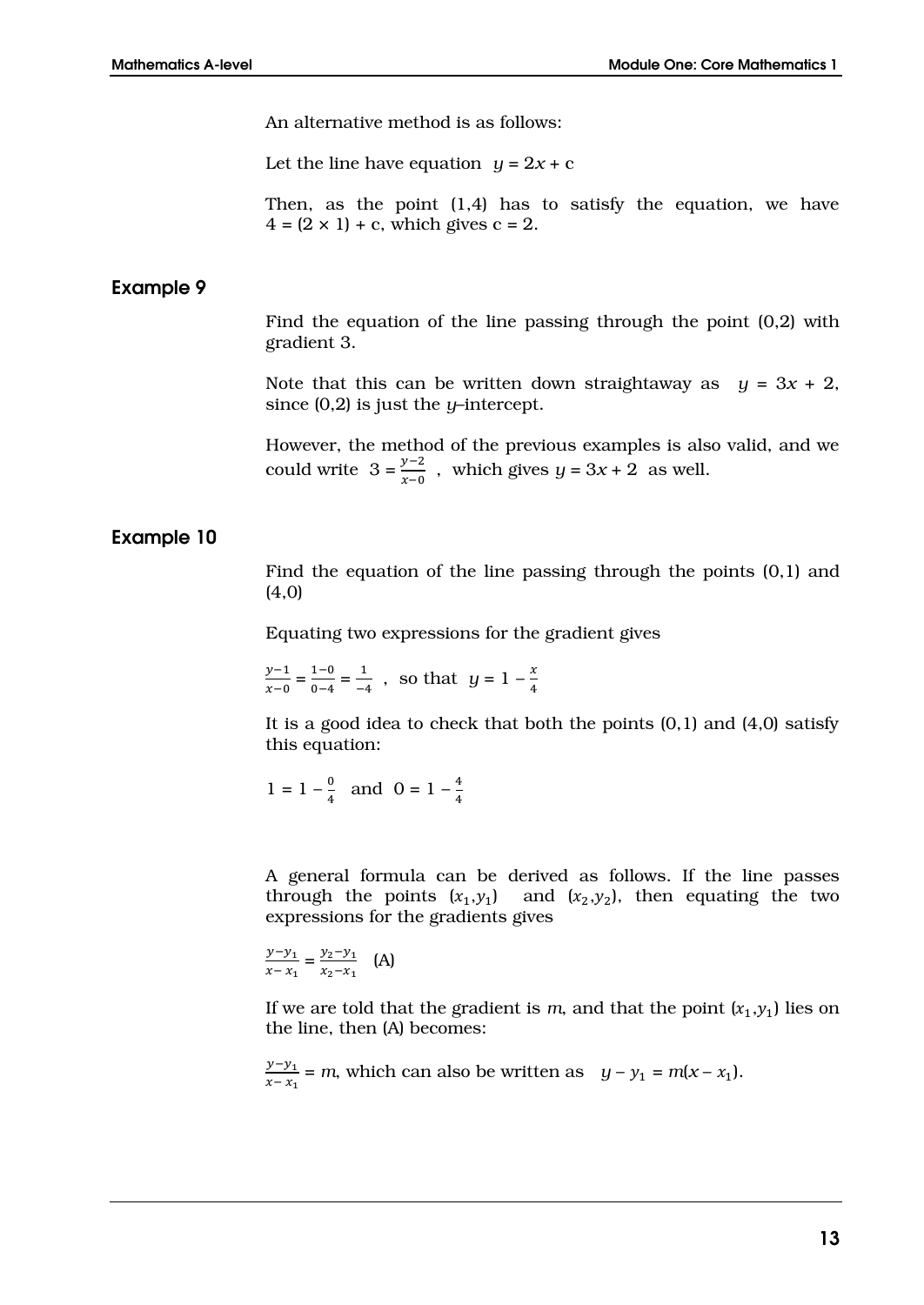| <b>Activity 4</b> | Find the equations of the following lines:                                                                                                                                                                                                                                                                                                                 |
|-------------------|------------------------------------------------------------------------------------------------------------------------------------------------------------------------------------------------------------------------------------------------------------------------------------------------------------------------------------------------------------|
|                   | (i) The line passing through the points $(3,1)$ and $(7,3)$<br>(ii) The line passing through the points $(-4,2)$ and $(1,-1)$<br>(iii) The line with gradient 2 that passes through the point $(4,-2)$<br>$(iv)$ The line with gradient $-1$ that passes through the point $(0,1)$<br>$(v)$ The line with gradient 4 that passes through the point $(1,0)$ |
|                   |                                                                                                                                                                                                                                                                                                                                                            |

## **The Intersection of Two Lines**

To find the coordinates of the point where two lines meet, we need to solve two simultaneous equations. This topic was covered in Lesson Two.

#### **Example 11**

Find the coordinates of the point of intersection of the lines  $x + 2y =$ 3 (A) and  $3x - y = 2$  (B).

The equations of the two lines have been given in the standard form for simultaneous equations. In this case we could, for example, multiply equation (B) by 2 and add it to (A), to give:

 $7x = 7$ , so that  $x = 1$ , and then either (A) or (B) gives  $y = 1$ .

As the question asks for the coordinates of the point of intersection, the answer is (1,1).

#### **Example 12**

Find the coordinates of the point of intersection of the lines  $y = 2x +$ 1 and  $y = 3x - 1$ 

Here the equations are in a more convenient form. Equating the two expressions for *y*, we have:

 $2x + 1 = 3x - 1$ , so that  $x = 2$ , and then  $y = 5$ . The coordinates of the point of intersection are therefore (2,5).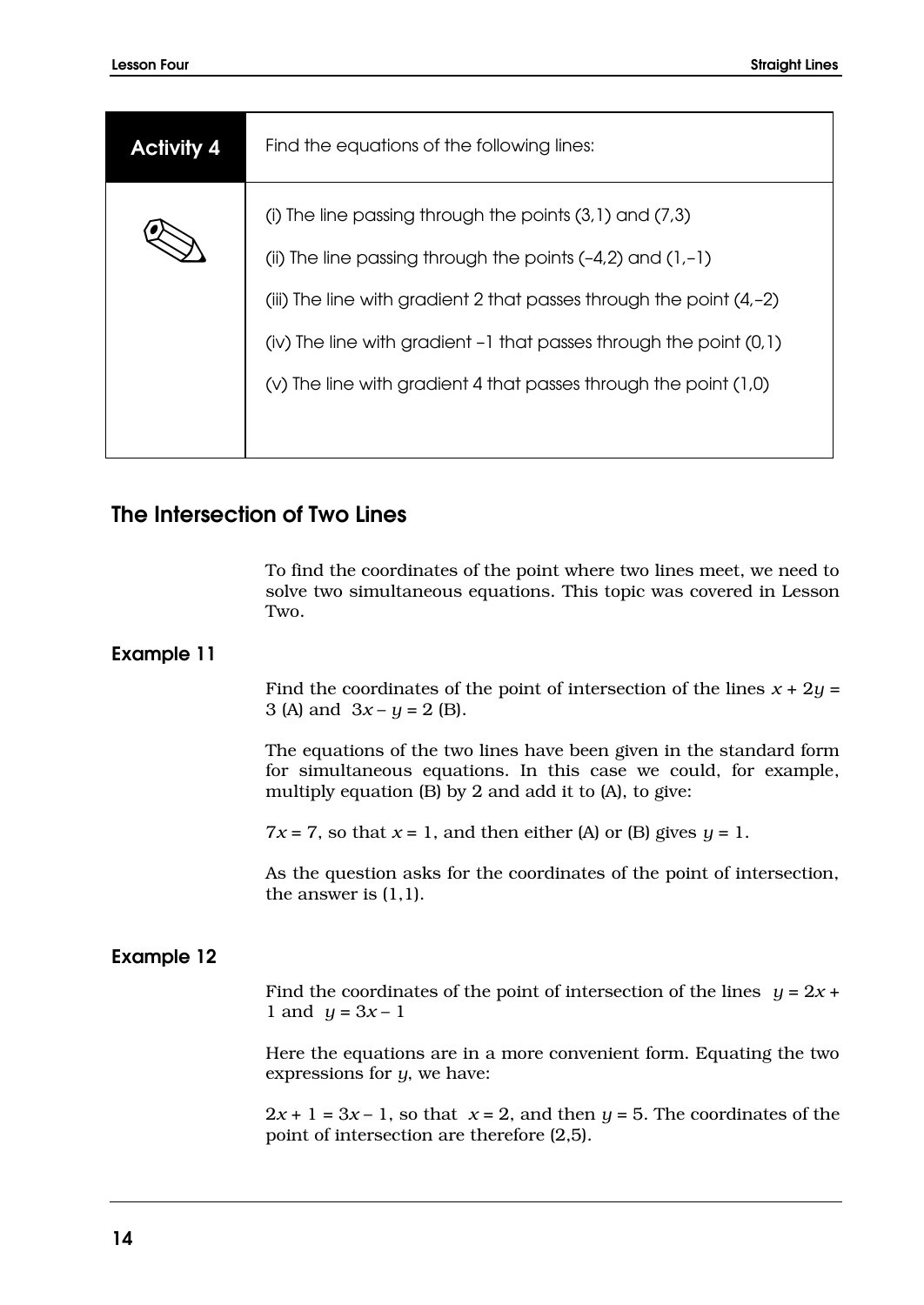#### **Example 13**

Find the coordinates of the point of intersection of the lines  $2x - y 8 = 0$  and  $x - 2y - 7 = 0$ 

**Method 1** We could rearrange the equations into the standard form for simultaneous equations, to give:

 $2x - y = 8$  (A) and  $x - 2y = 7$  (B)

Then, for example,  $(A) - 2(B)$  gives:

–*y* – 2(–2*y*) = 8 – 2(7), so that 3*y* = –6 and *y* = –2, and (B) gives *x* = 3.

Therefore the coordinates of the point of intersection are (3,–2).

**Method 2** The second equation can be rearranged to give  $x = 2y + 7$ .

Substitution into the first equation then gives  $2(2y + 7) - y - 8 = 0$ so that  $3y + 6 = 0$  and  $y = -2$  again etc.

**Note**: Having found the point of intersection of two lines, it is a good idea to substitute the coordinates into the equations of both lines, to ensure that they fit.

| <b>Activity 5</b> | In each case, find the coordinates of the point of intersection of<br>the given lines:                                                                        |
|-------------------|---------------------------------------------------------------------------------------------------------------------------------------------------------------|
|                   | (i) $y = 2x + 5$ and $y = 3x + 5$<br>(ii) $y = 6 - 2x$ and $y = 3x + 16$<br>(iii) $x + y = 1$ and $3x - 2y = 8$<br>(iv) $4x + 7y - 2 = 0$ and $x - y + 5 = 0$ |

## **Applications to Geometry**

Given the coordinates of two points, the following can be determined: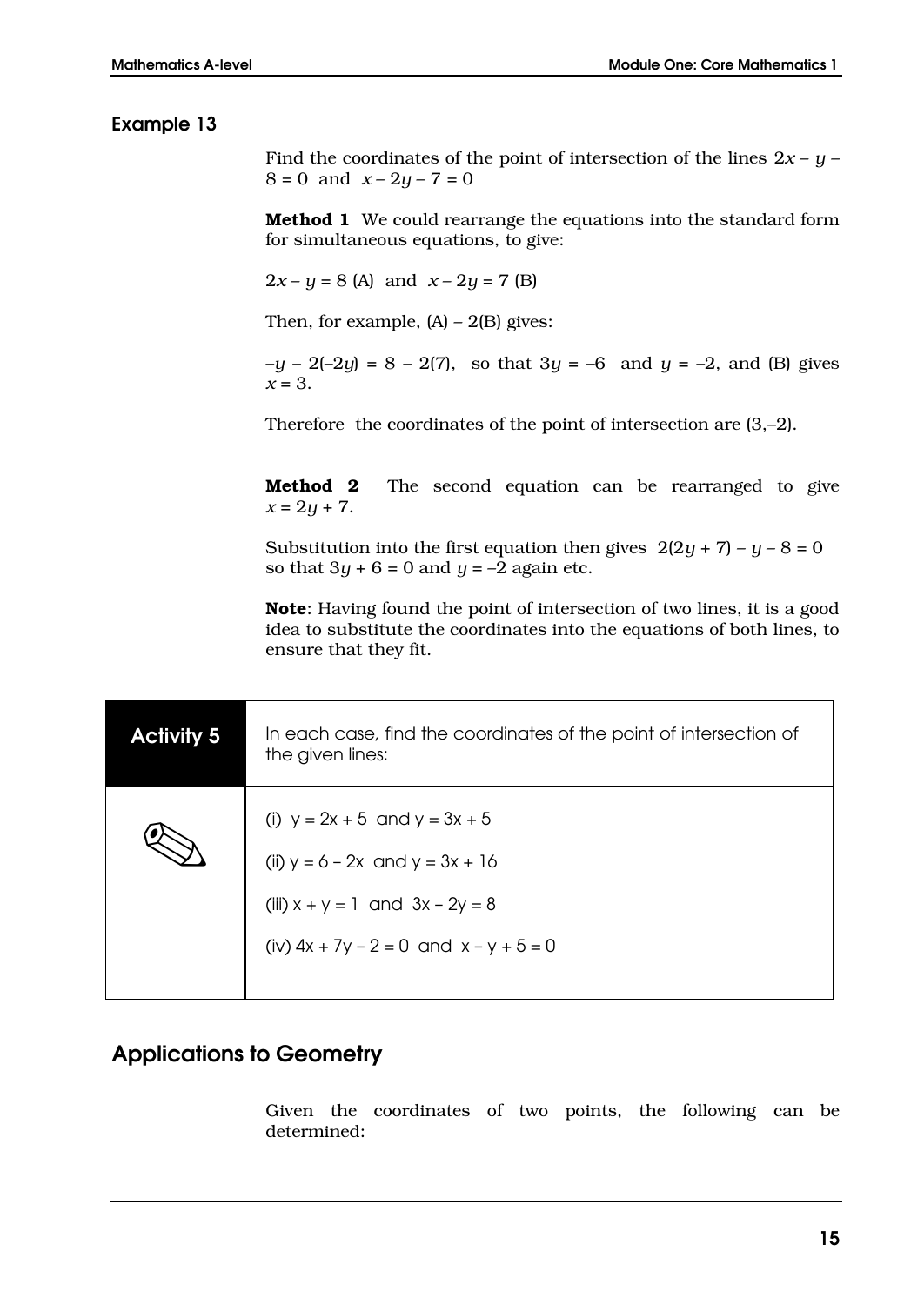- the distance between the points
- their mid–point
- the gradient of the line passing through the two points
- the equation of the line passing through the two points

When faced with a geometrical problem involving points or lines – in particular, parallel or perpendicular lines, consider which of the above methods are relevant.

#### **Example 14**

Show that the points  $(0,2)$ ,  $(3,4)$ ,  $(5,1)$  and  $(2,-1)$  are the four corners of a square.

In this case we can find the lengths of each of the sides and show that they are equal. Then, to prove that the shape is a square (rather than a rhombus), we could find the gradients of two adjacent sides and demonstrate that the sides were perpendicular.

#### **Example 15**

Find the equation of the perpendicular bisector of the points (1,4) and (5,14).

First of all we find the mid-point of  $(1,4)$  and  $(5,14)$ . The perpendicular bisector is the line through this point, with a gradient of  $-\frac{1}{m}$  $\frac{1}{m}$ , where m is the gradient of the line joining the points (1,4) and (5,14).



The exercises in the textbook contain a number of such questions, which apply the ideas of this lesson to problems in Geometry.



Log on to Markit at www.markit.education/free using the class name OOL OHS and the password OOLOHS and navigate your way to Coordinate Geometry: Lines in the C1 Worksheets. Work your way through the problems and check your score!